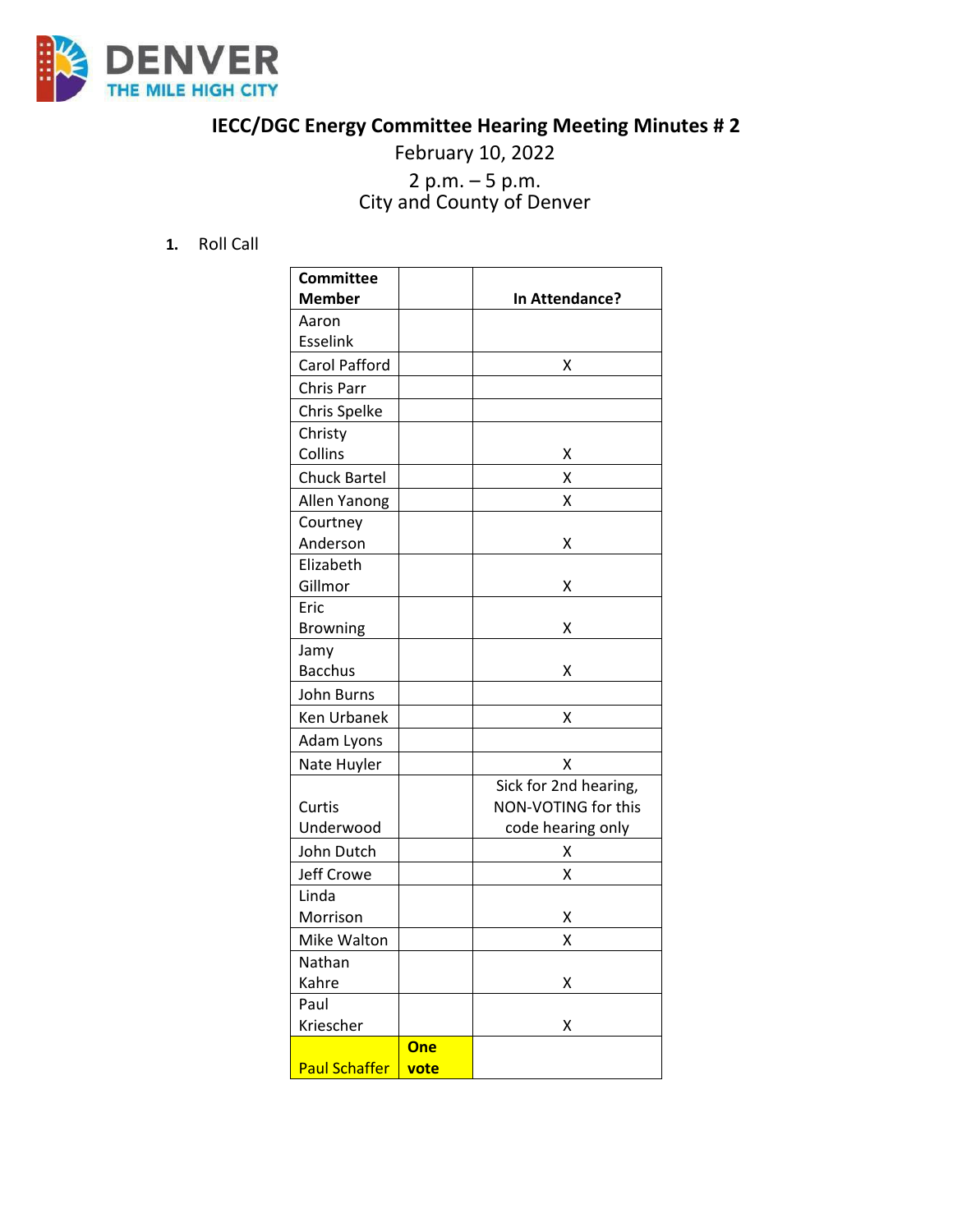| Robert               |               |   |
|----------------------|---------------|---|
| Pruett               |               | x |
| Antonio              |               |   |
| Navarra              |               | x |
| Shanti Pless         |               | x |
| Chuck                |               |   |
| Kutscher             |               | x |
| Mark                 |               |   |
| Rodriguez            |               | X |
| <b>Bill Rectanus</b> |               |   |
| Bryan Kazin          |               | x |
|                      | One           |   |
| <b>Paul Kancir</b>   | vote          | x |
| <b>Curtis</b>        |               |   |
| Werner               |               |   |
| Stephen              | <b>NON-</b>   |   |
| Sanderson            | <b>VOTING</b> | x |
|                      | One           |   |
| <b>Alex Martin</b>   | vote          | x |
| <b>Kevin</b>         |               |   |
| <b>Eronimous</b>     |               | x |
| Laura                |               |   |
| London               |               | x |

- **2.** Discussion and voting on **IECC/DBC-Residential and DGC Ch.4**
	- a.  $\frac{\text{HP24.3}}{\text{HP24.3}}$  R105 3rd party inspection agencies
		- Support
			- $\bullet$  N/A
		- Opposition
			- $\bullet$  N/A
		- Committee Questions
			- Eric: In conflict with proposal #104, can you explain which is preferable?
				- Robby: The 104 proposal calls out an energy rater as the 3<sup>rd</sup> party inspection.
			- Nathan: Is the intent that every inspection would have a report?
				- Robby: Yes
			- Kevin E.: Does this create more work for the Plans examiner?
				- Eric: Documentation is relatively the same. May need rework in process.
			- Eric: Because of the similarity, if the committee were to disapprove this and approve #104, would there be any consequences?
				- Robby: No, that would be preferable.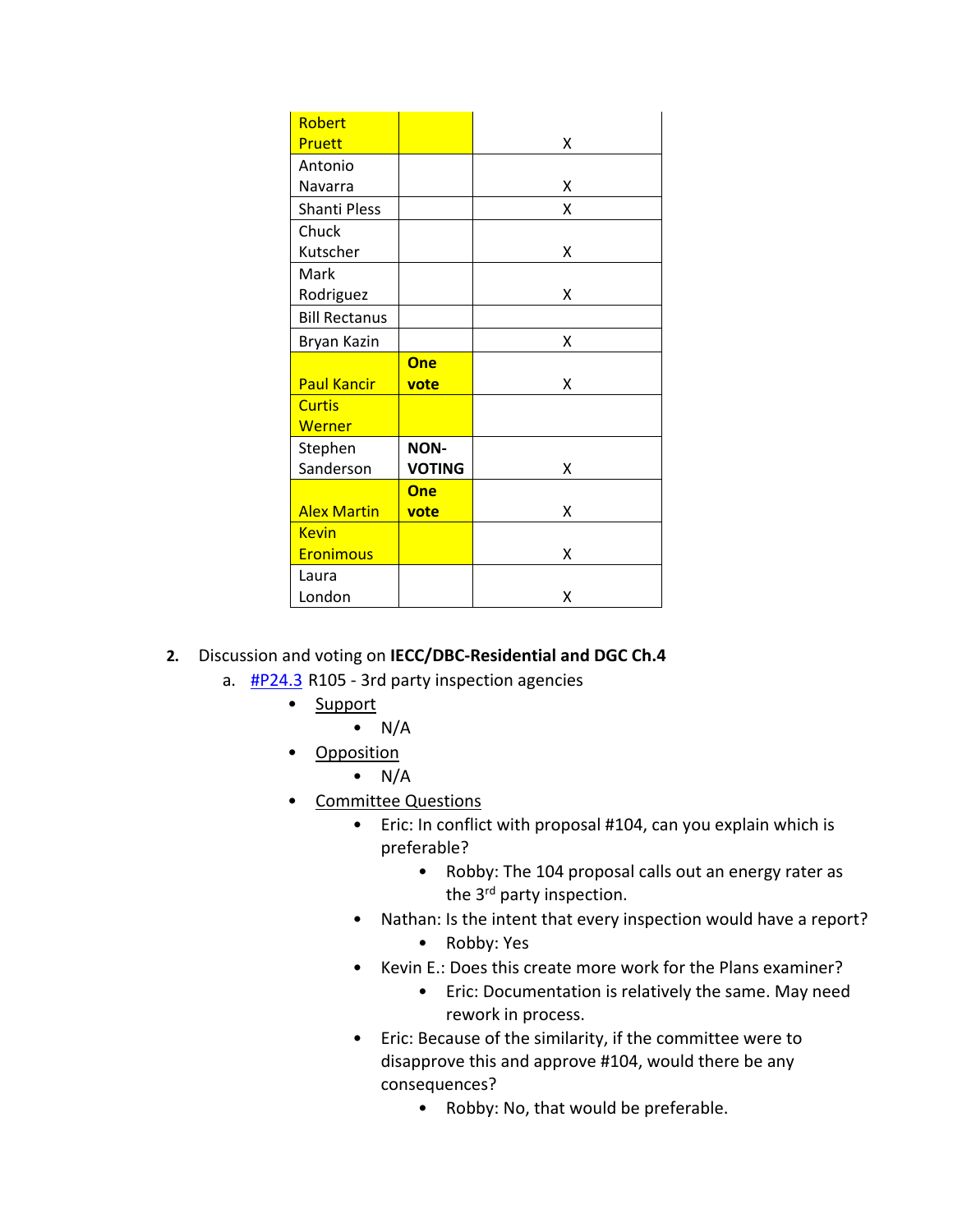• Support (Rebuttal)

 $\bullet$  N/A

- Opposition (Rebuttal)
	- Nathan: How would cost be reallocated from permit fees to energy rater?
- Committee Comments
	- Robby: Based on Eric's comment and realization of the similarity, I would like to withdraw the proposal.

## • **PROPOSAL WITHDRAWN**

- b. [#104](https://www.denvergov.org/files/assets/public/community-planning-and-development/documents/ds/building-codes/code-adoption/amendment-proposals/iecc/iecc_r105.1-r105.6.pdf) R105.1 R105.6 SECTION R105 INSPECTIONS
	- Support
		- $\bullet$  N/A
	- Opposition
		- $\bullet$  N/A
	- Committee Questions/Comments
		- Jeff C: Are you requiring the energy rater or contractor?
			- Robby: Energy Rater
		- John D: Cost of construction/design is no impact, I don't think that will be the case. Does City of Denver have a vetting process for 3rd party inspectors?
			- Eric: This code language gives the authorization to use a 3<sup>rd</sup> party, does not require it. The city does not have a process for identifying approved 3rd party inspectors and would need one if approved.
		- Nathan: R105.4.1 Is there any concern for the language of "deputies of the authority having jurisdiction"
			- Eric: Would need to get language vetted by city attorney office.
		- Nathan: Number of credentials called out, is there a reason why RFI rating field inspector or BPI was excluded?
			- Robby: No limitation for people who doing blower door test.
		- Mike W: R105.4- Is the "not affiliated with the building design or construction" intentional?
			- Robby: Yes
		- Eric: Does that create a conflict of interest?
			- Robby: Denver is the gatekeeper of the who can work be an energy rater on a project
	- Motion: Motion to Approve with intent to modify
		- R105.4.2.1: Remove exact dollar amount
		- R105.4.3: Instead of referring to section 1704.2.4, change section reference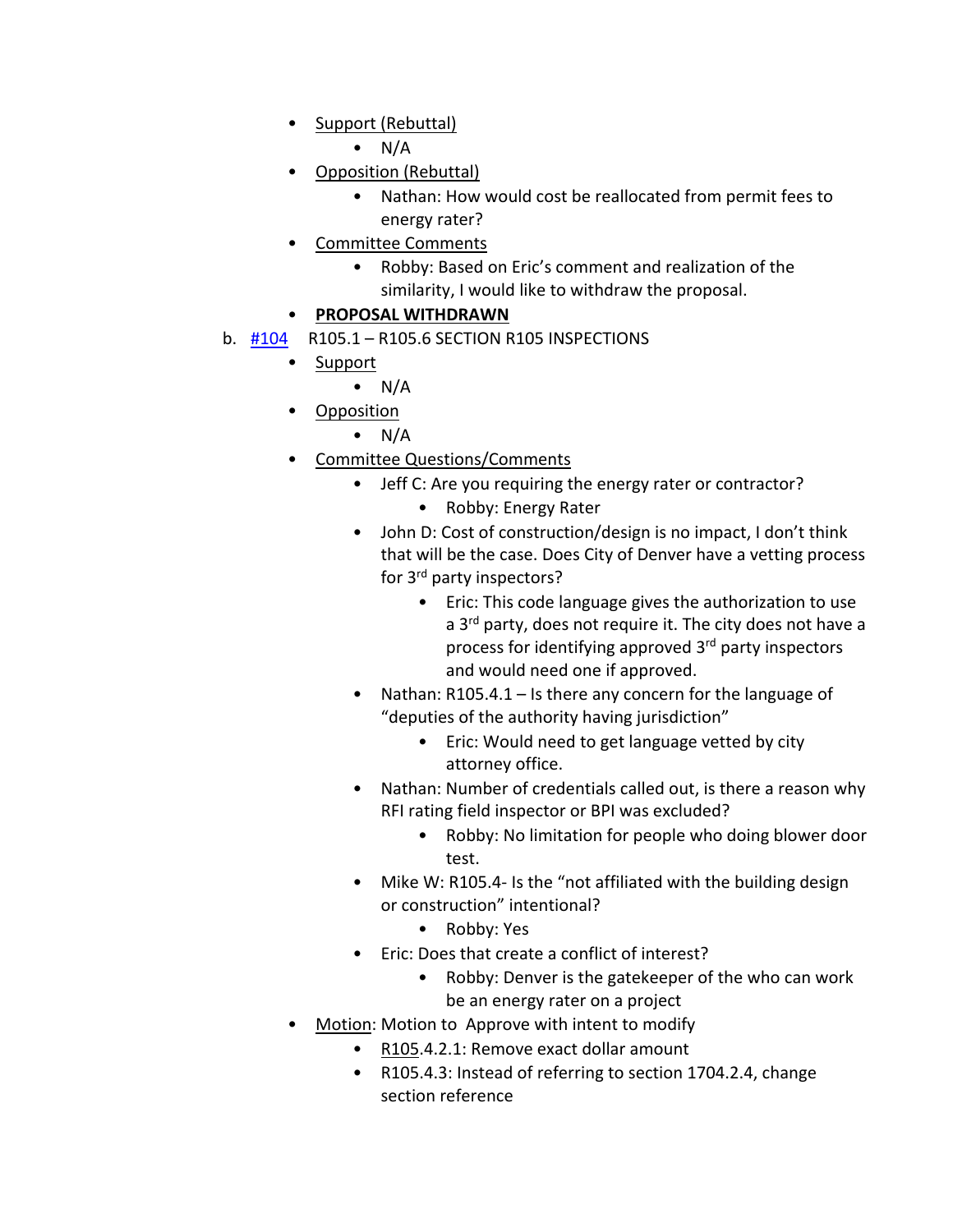- R105.2.1: Allow city to revise based on city attorney's office
- **Vote:** Approved with intent to modify ( 20 for, 0 against, 4 abstentions)
- c. [#11](https://www.denvergov.org/files/assets/public/community-planning-and-development/documents/ds/building-codes/code-adoption/amendment-proposals/iecc/iecc_r201-res.pdf) R201 Definition All Electric Building
	- Support
		- $\bullet$  N/A
		- Opposition
			- $\bullet$  N/A
		- Committee Questions
			- Chuck B: Why is the last sentence is necessary?
				- Robby: Solar thermal is not a electric generating
			- Courtney: We need this in the DGC, but we don't have specific references for the IECC?
				- Proposals to be electric ready, and hope for incentives to go all-electric
			- Kevin: Did we consider the language "no onsite combustion"? Could burn pellets
				- Robby: No that it wasn't considered, but no fuel gas or propane should cover it. Someone could propose
			- Linda: Is the use of gas fire place considered a space heating? Is it the building or the whole property?
				- Eric: Would not allowed for gas-fired fire places due to the plumbing required.
			- Bryan K: Is the intent for a generator not to be allowed fuel back up power by gas?
				- Robby: was not considered, but it was the intent that no gas piping would be brought to the site.
			- Laura: When we say all-electric building, are we approving this definition to be used throughout all codes?
				- Robby: Proposed for the residential section of IECC and DGC
			- Mark: Questions about back up generators being used.
				- Kevin P: open to modifications
			- Laura: Would there an ability for someone to file for an exception to the definition?
				- Eric: It just would not be an all-electric building. Fire department does not typically allow natural gas for optional standby generators. Unlikely to see natural gas generators.
			- Bryan: Generators are natural gas are typical for single family homes, not MF.
			- Ken: Were fuel cells considered?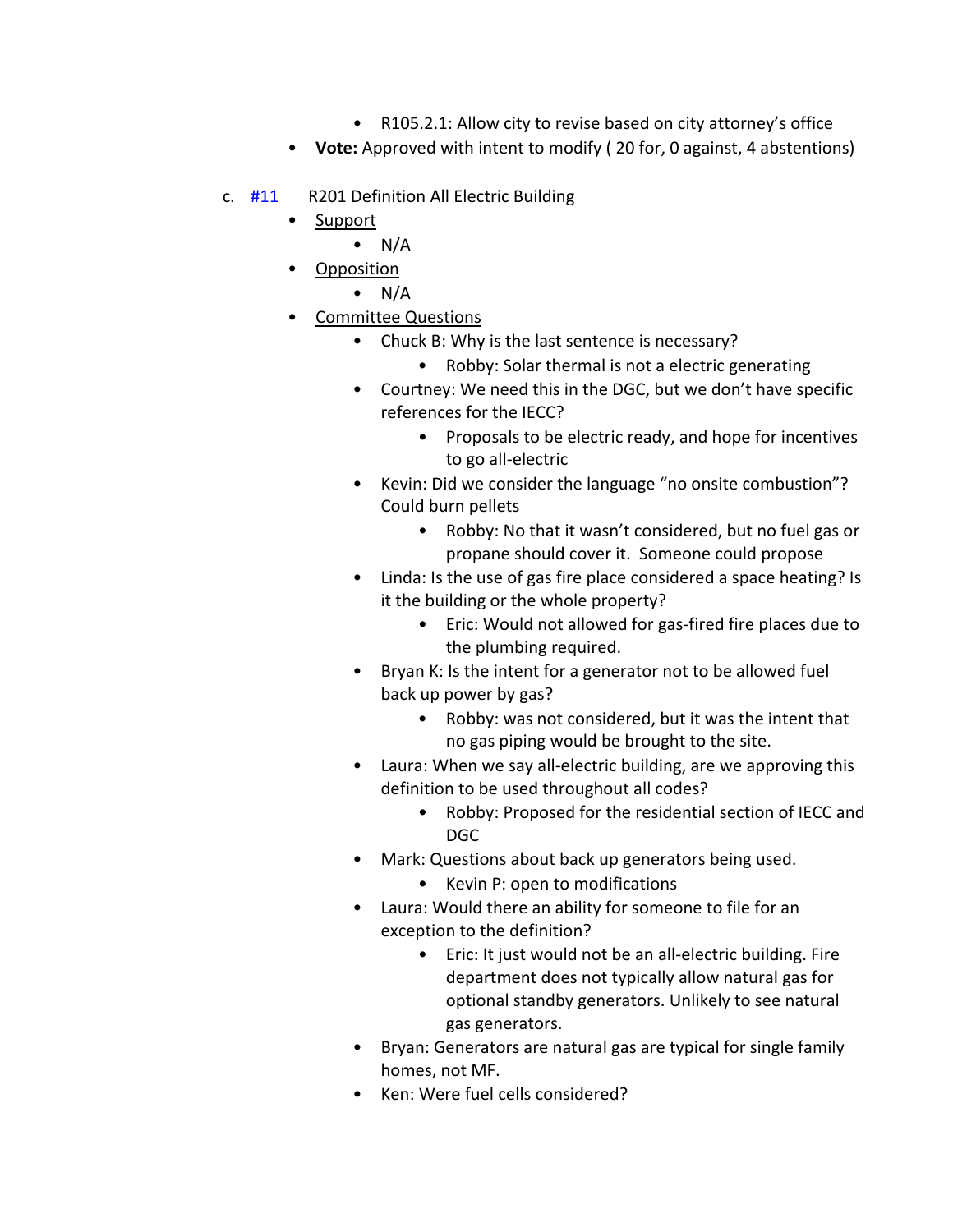- Carol: Allowed by code, but has not been discussed.
- Committee Comments
	- Nathan: Just a definition, not requiring from the city
	- Chuck: Allows for solar thermal water and pool heating. Suggest we allow solar thermal air heating.
	- Courtney: Will this be split vote for DGC and IECC?
		- Kevin: Committee to make a motion
		- Eric: Would want the definition to be consistent across all codes with the same wording if it was copied to other codes.
	- Chuck: permanently installed kitchen equipment is restrictive and would suggest edits to solar thermal.
- Motion: Motion to Approve with modifications
	- Change fuel gas or propane, to no permanently installed combustion equipment (Diesel generator is considered to be combustion) and include Residential in title. Revise last sentence to include "any sources of renewable energy"
- **Vote: Modifications Passed** (18 for, 4 against, 2 abstentions)
- Motion: Motion to Modify
	- Include "onsite"
- **Vote: Modifications Passed** (19 for, 4 against, 1 abstentions)
- Motion: Motion to Approve as modified
- **Vote: Passed** (19 for, 4 against, 1 abstentions)
- d.  $\frac{\#19}{\#19}$  $\frac{\#19}{\#19}$  $\frac{\#19}{\#19}$  R401.2 Application Limits compliance path options
	- **Support**
	- Opposition
		- Nathan: Limits options and IECC committee's ability to adjust as needed so should be left in there.
			- Robby: Within each pathway, the 2021 adds an additional efficiency option, but this removes the ERI pathway to require the additional efficiency package
	- Committee Questions
		- Nathan K: In supporting info, you mention ERI, is it HERS or IECC? If the Climate Action goal focus on ERI, is there a reason why we aren't focusing on solely ERI?
			- Robby: IECC for this proposal but another proposal includes HERS. We are mostly going to have to move to an ERI pathway, but other compliance options are going to remain for this code cycle.
	- Opposition (Rebuttal)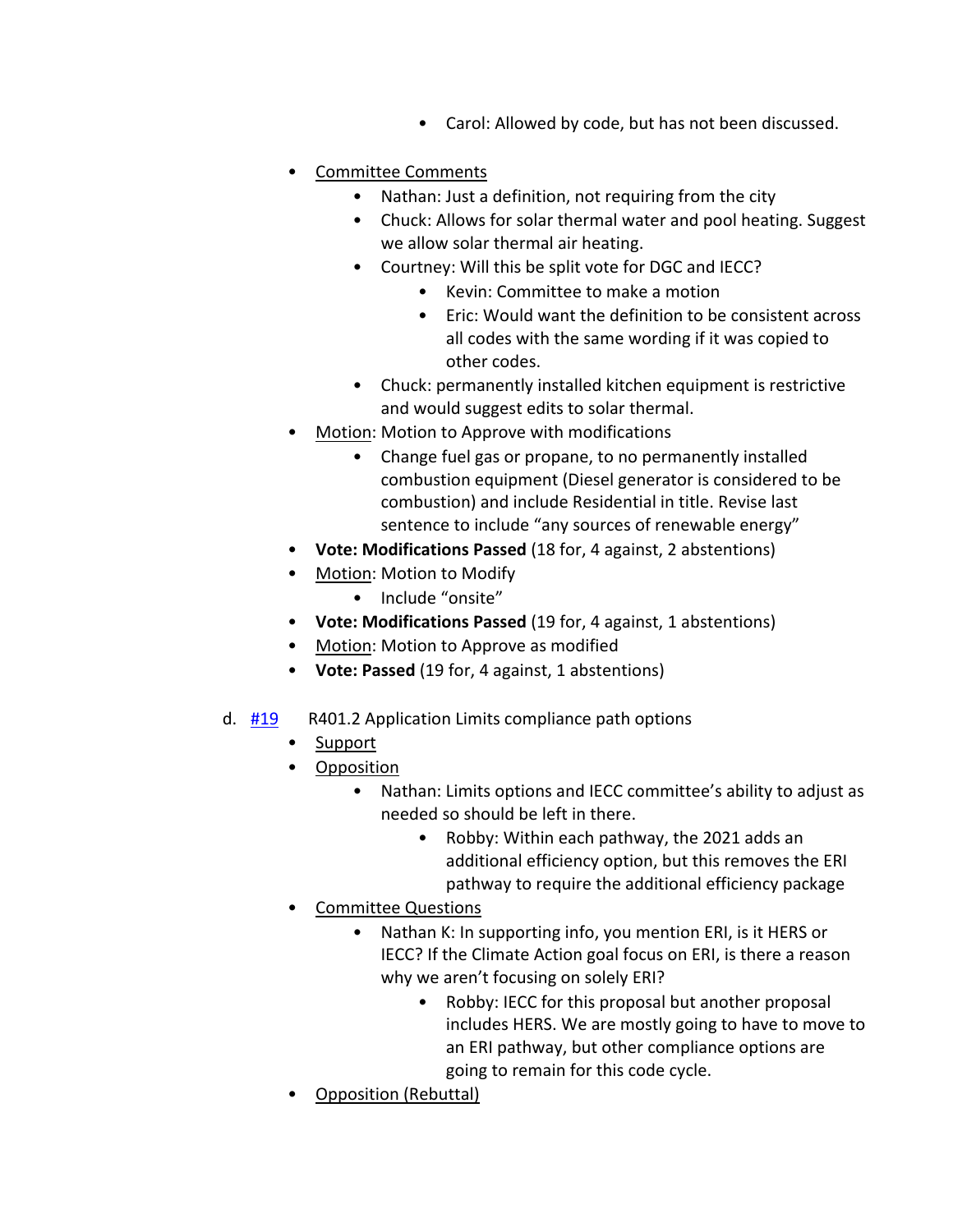- $\bullet$  N/A
- Motion: Motion to Hear with proposal 31
- **Vote: Passed** Unanimous
- e. [#31](https://www.denvergov.org/files/assets/public/community-planning-and-development/documents/ds/building-codes/code-adoption/amendment-proposals/iecc/iecc_r406_res.pdf) R406 Energy Rating Index compliance
	- Support
		- Opposition
			- Nathan: Cost of Construction and Design and how it would have an impact.
		- Committee Questions
			- Mark R: As a builder or contractor, when selecting whether to use renewables, what is the incentive?
				- Robby: This compliance pathway forces you to put onsite renewables on and other pathways have more flexibility
			- Mike: If you use the ERI pathway, you are forced to do PV
			- Elizabeth: It wasn't clear that going with ERI pathway, you are required to use on site renewables. Under R406.3, with regard to the building envelope.
				- Robby: Can't achieve an ERI of 50 without having a good envelope.
			- Paul K: Solar is not always available on-site due to obstructions
				- Robby: Great point, there is a deficiency in the energy rating program as you cannot report obstructions, but boulder has a work around that includes off-site renewables.
			- Chuck: Basement walls and insulation this table does have minimum requirements for envelope.
				- Robby: for 2024 national code level- they modified by removing the basement wall insulation installation.
			- Robby: This is one of the proposals that will make a large impact on Denver's trajectory.
			- Paul: Strongly advised that the modification that it aligns with HERS ERI.
			- John D: Agree with Paul on the solar access concern and worry about the transition for the future access to solar as well.
			- Elizabeth: What type of project would use this compliance path vs. another?
			- Chuck K: Is there any reason to incentivize bad solar?
		- Opposition (Rebuttal)
			- $\bullet$  N/A
		- Motion: Motion to table proposals 19 and 31 until 3/3/22
		- **Vote: Tabled** ( 21 for, 0 against, 2 abstentions)